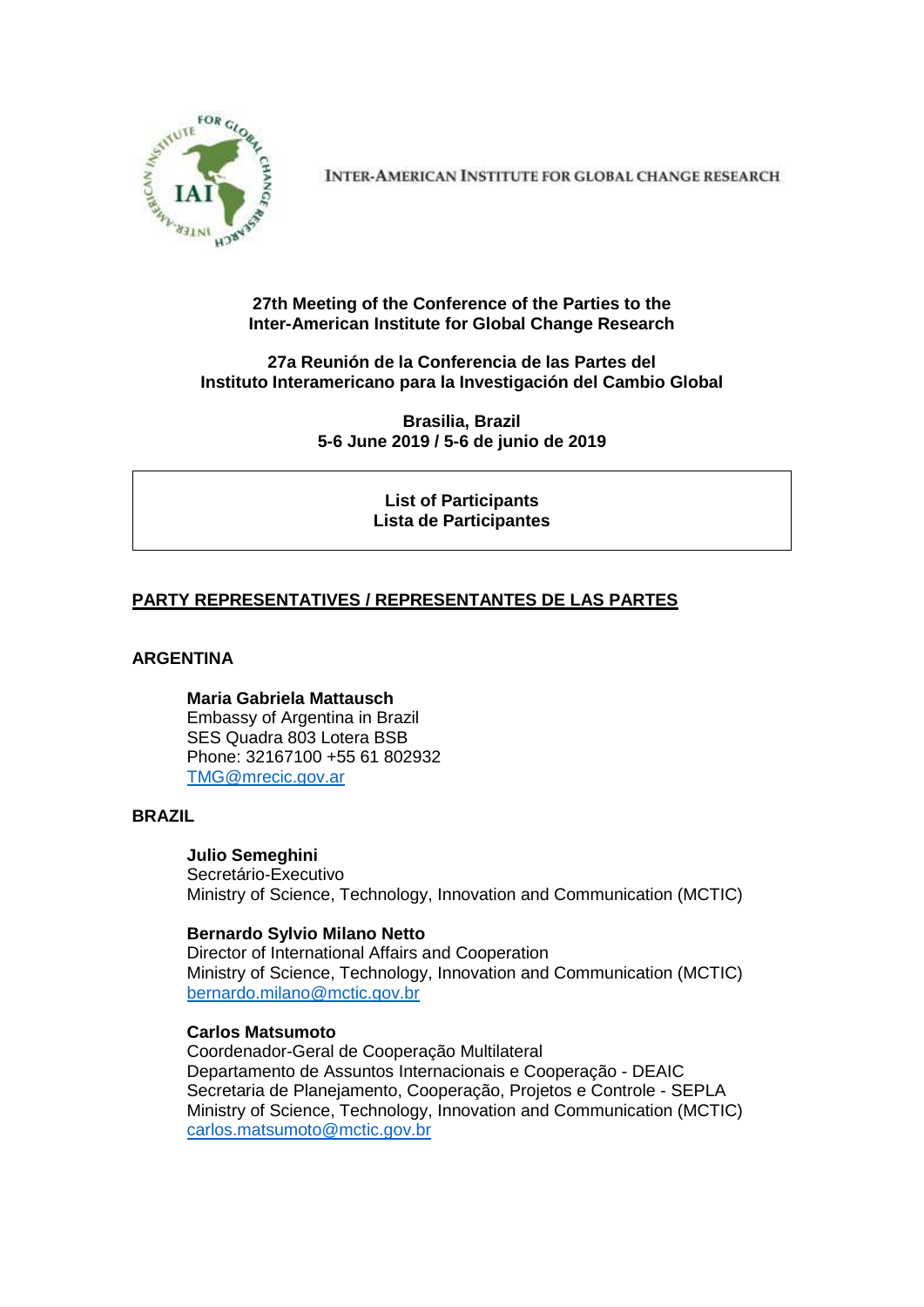#### **Andrea Araujo Nascimento**

Coordinator of Global Climate Change Ministry of Science, Technology, Innovation and Communication (MCTIC)

#### **Marcio Rojas da Cruz**

Coordinator of Climate Ministry of Science, Technology, Innovation and Communication (MCTIC)

#### **Paulo Cezar Rotella Braga**

Deputy Head, Division of Environment II Ministry of Foreign Affairs [paulo.braga@itamaraty.gov.br](mailto:paulo.braga@itamaraty.gov.br)

#### **Jean Pierre Ometto**

Instituto Nacional de Pesquisas Espaciais (INPE) Av. dos Astronautas, 1758 – Jardim da Granja São José dos Campos/SP – CEP 12227-010 – Brasil [jean.ometto@inpe.br](mailto:jean.ometto@inpe.br)

#### **CANADA**

#### **Rupa Bhawal-Montmorency**

Director General, Science and Technology Strategies Directorate Science & Technology Branch Environment and Climate Change Canada, Government of Canada Phone: (819) 938-4640 [rupa.bhawal-montmorency2@canada.ca](mailto:rupa.bhawal-montmorency2@canada.ca)

#### **Sonya Krause**

Policy Analyst, Science & Technology Branch Environment and Climate Change Canada / Government of Canada Phone: 819-938-5665 [sonya.krause@canada.ca](mailto:sonya.krause@canada.ca)

#### **CHILE**

#### **Maritza Jadrijevic Girardi**

Coord. Área. de Adaptación al Cambio Climático y Desarrollo de Capacidades Climáticas Oficina de Cambio Climático Ministerio de Medio Ambiente, Gobierno de Chile Phone: +562 2573 5688 [MJadrijevic@mma.gob.cl](mailto:MJadrijevic@mma.gob.cl)

## **COLOMBIA**

#### **Yesid Gerardo Romero Heredia**

Second Secretary Embassy of Colombia in Brazil SEN-Avenida das Nações, lote 10, Q 803, CEP 70444 900, Brasilia +55 61 981162089 / +55 61 3214 8900 [Yesid.romero@cancilleria.gov.co](mailto:Yesid.romero@cancilleria.gov.co) [ebrasil@cancilleria.gov.co](mailto:ebrasil@cancilleria.gov.co) [ygromeroh@gmail.com](mailto:ygromeroh@gmail.com)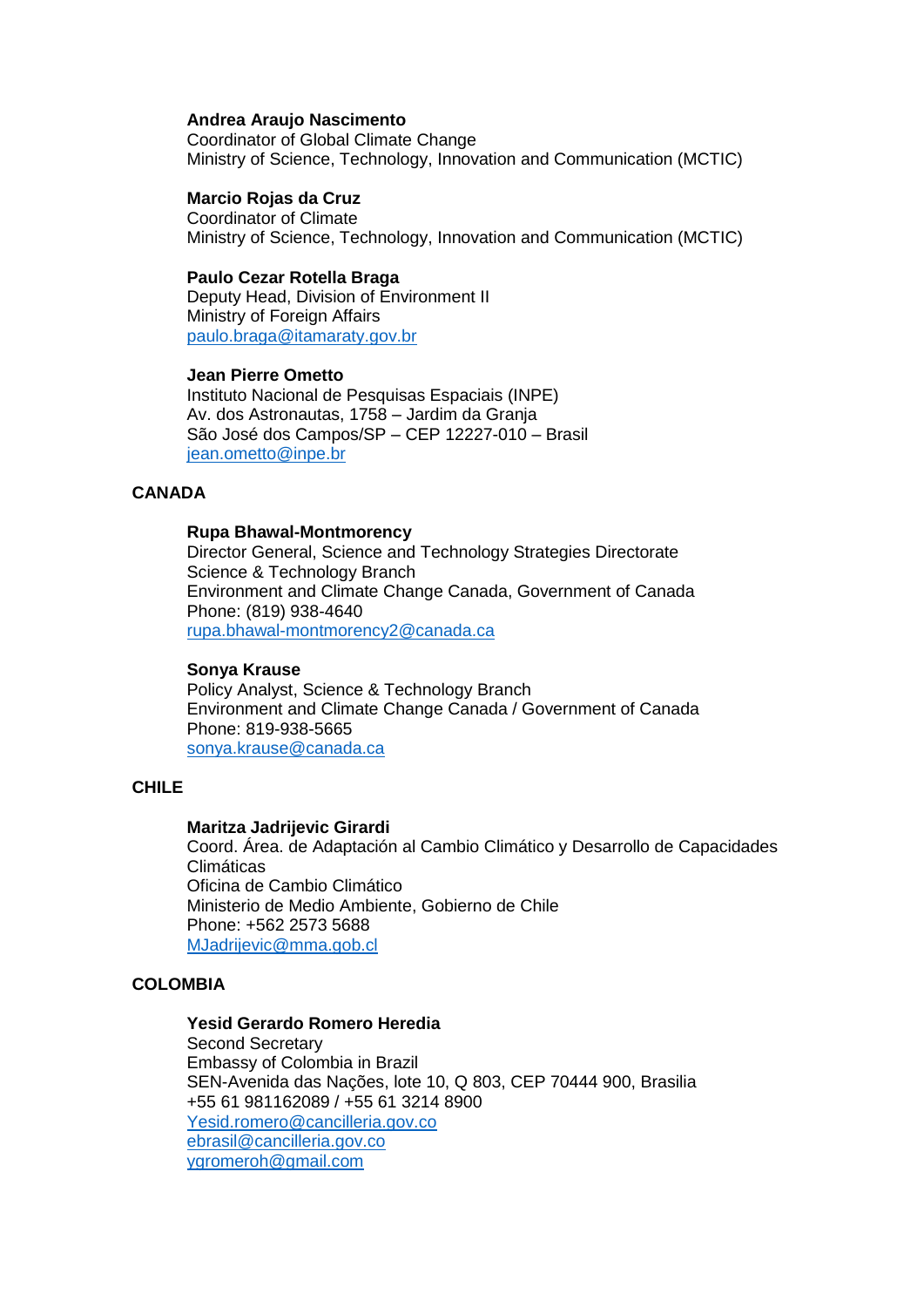### **GUATEMALA**

#### **Aldo Lopez**

Deputy Secretary for Science and Technology Consejo Nacional de Ciencia y Tecnología 3a Avenida 13-28 Zona 1 Ciudad de Guatemala 04001 – Guatemala [alopez@senacyt.gob.gt](mailto:alopez@senacyt.gob.gt)

## **MEXICO**

# **Rafael I. Montoya Bayardo**

**Secretary** Embassy of Mexico in Brazil [jessica.espindola@inecc.gob.mx](mailto:jessica.espindola@inecc.gob.mx)

## **PANAMA**

## **Isis Del Carmen Góndola**

Ministerio de Ambiente de Panamá [igondola\\_10@yahoo.com](mailto:igondola_10@yahoo.com)

#### **Luz Graciela Cruz**

Directora de Investigación Científica y Desarrollo Secretaría Nacional de Ciencia, Tecnología e Innovación (SENACYT) Edificio 205, Ciudad del Saber, Clayton Apartado: 0816-02852 Panamá, República de Panamá [lcruz@senacyt.gob.pa](mailto:lcruz@senacyt.gob.pa)

#### **Milagro Mainieri**

Coordinadora de Proyectos Dirección de Investigación y Desarrollo Secretaría Nacional de Ciencia, Tecnología e Innovación (SENACYT) Edificio 205, Ciudad del Saber, Clayton Apartado: 0816-02852 Panamá, República de Panamá [mmainieri@senacyt.gob.pa](mailto:mmainieri@senacyt.gob.pa)

## **PARAGUAY**

#### **Constantino Guefos Kapsalis**

Facultad de Ciencias Exactas y Naturales Universidad de Asunción – UNA Km 11 – San Lorenzo Campus Universitario Casilla de Correo 1039-1804 Asunción, Paraguay Phone: (595-21)5856 00 [decano@facen.una.py](mailto:decano@facen.una.py)

## **Fernando Méndez Gaona**

Director de Investigación Facultad de Ciencias Exactas y Naturales Universidad Nacional de Asunción Km 11 – San Lorenzo Campus Universitario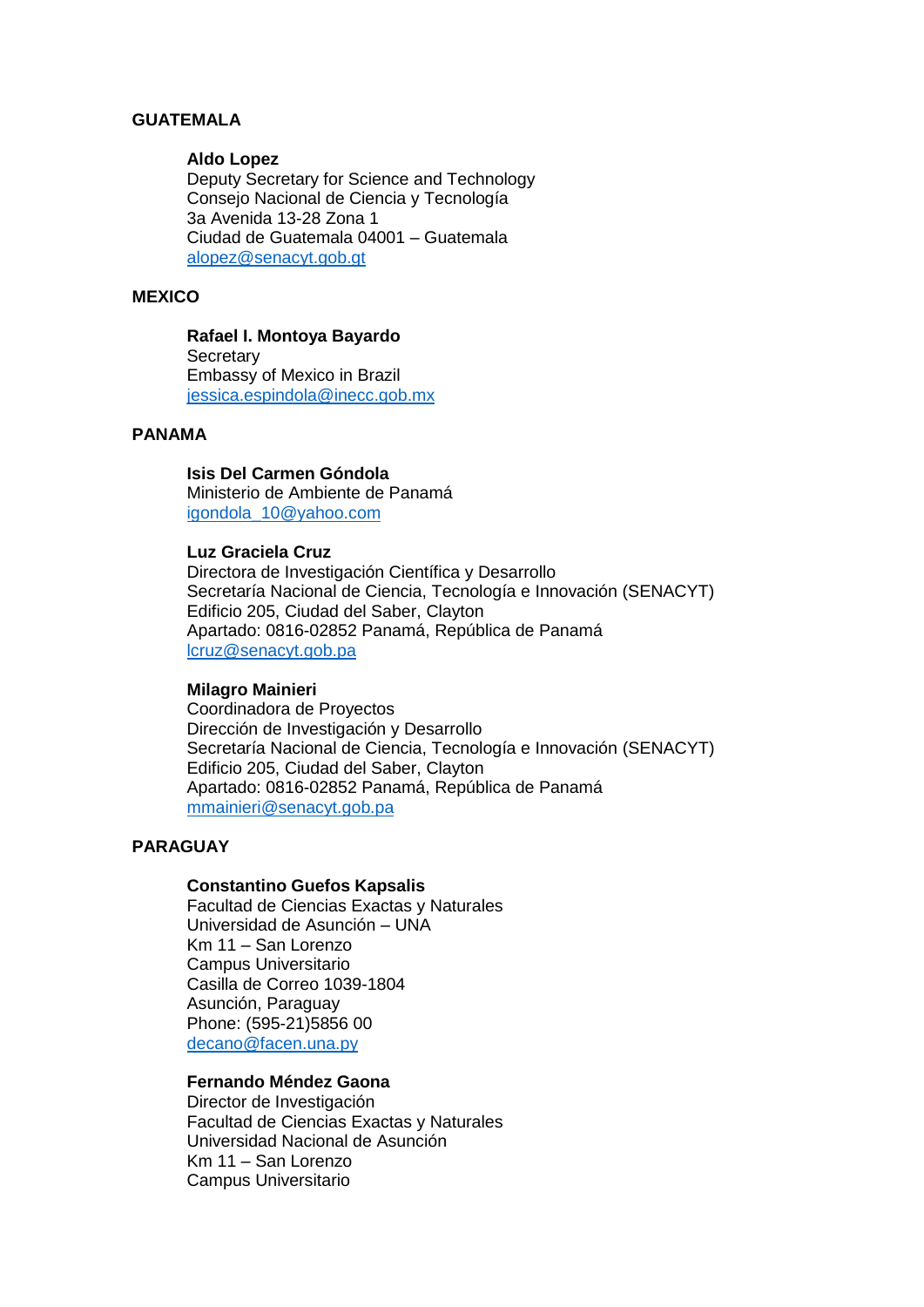Casilla de Correo 1039-1804 Asunción, Paraguay Phone: (595-21)5856 00 [fer\\_mendezg@hotmail.com](mailto:fer_mendezg@hotmail.com)

## **UNITED STATES OF AMERICA**

#### **Barbara Ransom**

Program Director, National Science Foundation Directorate of Geosciences, Integrative Activities Phone: (703) 292-7792 [bransom@nsf.gov](mailto:bransom@nsf.gov) Rm: W8174

#### **Maria Uhle**

Program Director for International Activities Directorate for Geosciences National Science Foundation [muhle@nsf.gov](mailto:muhle@nsf.gov)

### **URUGUAY**

## **Nicolás Rodríguez**

**Secretary** Embassy of Uruguay in Brazil SES Qd. 803 Lote 14 Phone: 33221200 [urubrasil@mrree.gub.uy](mailto:urubrasil@mrree.gub.uy)

#### **Soledad Britos**

**Secretary** Embassy of Uruguay in Brazil SES Qd. 803 Lote 14 Phone: 33221200 [urubrasil@mrree.gub.uy](mailto:urubrasil@mrree.gub.uy)

### **ADVISORY COMMITTEES**

#### **SAC MEMBERS**

### **Reynaldo Luiz Victoria (Chair)**

São Paulo Research Foundation (FAPESP) Carolina Mendes Thame 730 13390-000 Rio das Pedras, SP [reynaldo.victoria@gmail.com](mailto:reynaldo.victoria@gmail.com)

### **Carlos Joly**

Co-Chair BPBES BIOTA/FAPESP Program Chairman BIOTA NEOTROPICA Editor in Chief Plant Biology Dept. - Biology Institute State University of Campinas/UNICAMP [cjoly@unicamp.br](mailto:cjoly@unicamp.br)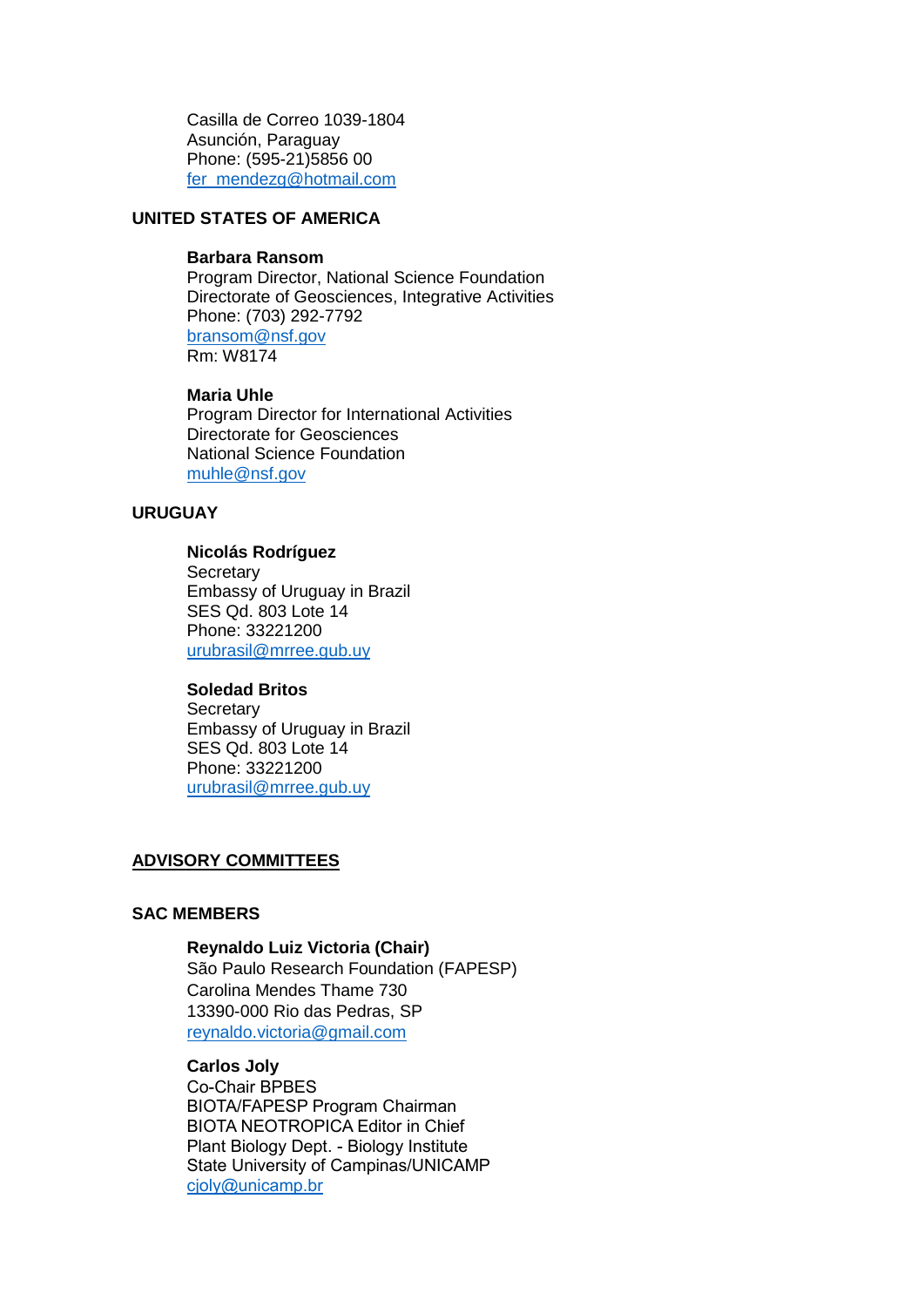#### **Edwin Castellanos**

**Decane** Universidad del Valle de Guatemala Phone: 502 30373656 Fax: 502 2369 7358 E-mail: [ecastell@uvg.edu.gt](mailto:ecastell@uvg.edu.gt)

## **SPAC MEMBERS**

## **Brigitte Baptiste (Chair)**

Directora General Instituto de Investigación de Recursos Biológicos Alexander von Humboldt Avenida Paseo Bolivar 16-20 Bogotá, D.C. Colombia Phone: (57) 1 3202767 Ext. 1101 E-mail: [brigittebaptiste@humboldt.org.co](mailto:brigittebaptiste@humboldt.org.co)

### **Javier Gracia-Garza (Chair)**

A/DG Praire Region, Science and Technology Branch Agriculture and Agri-Food Canada / Government of Canada 1305 Baseline Road, T5-5-24 Ottawa, Ontario, K1A 0C5 Phone: +1 613-773-1851 / TTY: 613-773-2600 E-mail: [javier.gracia-garza@canada.ca](mailto:javier.gracia-garza@canada.ca)

## **OBSERVERS / OBSERVADORES**

## • **NON-PARTIES / NO-PARTES**

### **GERMANY**

## **Christian Stertz**

Science Officer Embassy of Germany in Brazil SES Avenida das Nações Qd. 807, Lt. 25 70415-900 Brasilia-DF [wiss-1@bras.diplo.de](mailto:wiss-1@bras.diplo.de)

## **GUYANA**

**William Harris** Second Secretary Embassy of French Guiana in Brazil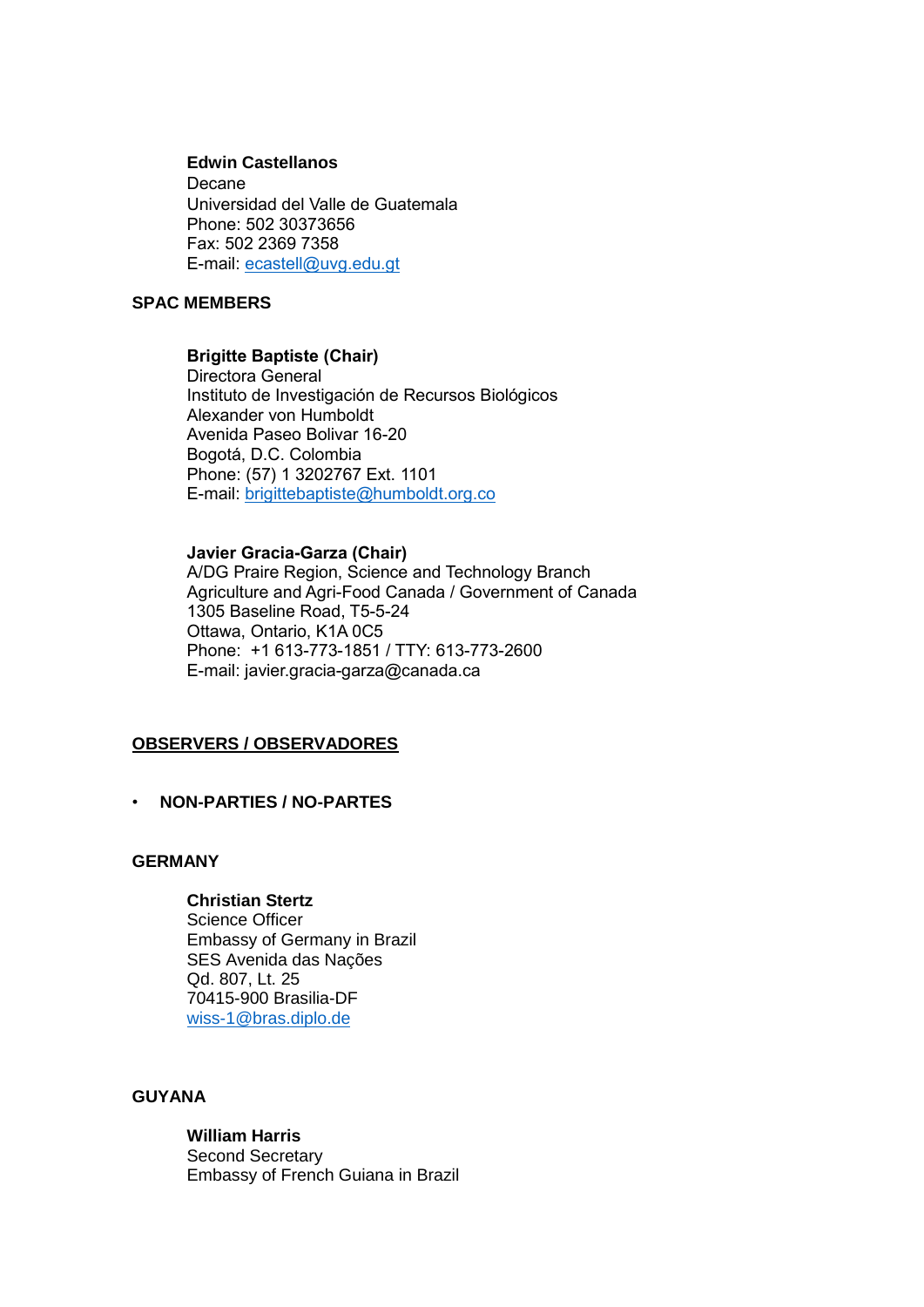Phone: +55 61 32480875 [embguyana@embguyana.org.br](mailto:embguyana@embguyana.org.br)

## **REPUBLIC OF KOREA**

## **Doo Won Choi**

First Secretary Embassy of the Republic of Korea in Brazil SEN-Avenida das Nações, lote 14, CEP 70436900 [hjejeong11@mofa.go.kr](mailto:hjejeong11@mofa.go.kr)

### **Hyunjun Kim**

Embassy of the Republic of Korea in Brazil SEN-Avenida das Nações, lote 14, CEP 70436900 [hjejeong11@mofa.go.kr](mailto:hjejeong11@mofa.go.kr)

#### **Jaeyoung Roh**

Embassy of the Republic of Korea in Brazil SEN-Avenida das Nações, lote 14, CEP 70436900 [hjejeong11@mofa.go.kr](mailto:hjejeong11@mofa.go.kr)

### **SURINAME**

## **Natasha E.M. Halfhuid**

Ministra Conselheira SHIS Q.I. og, Conjunto 08, Casa 24 Lago Sul, Brasilia, D.F. Phone: + 5561 32486706 / + 5561 82969989 [Natasha.halfhuid@foreignaffairs.gov.sr](mailto:Natasha.halfhuid@foreignaffairs.gov.sr)

## • **ASSOCIATES OF THE INSTITUTE /ASOCIADOS DEL INSTITUTO**

## **AAAS**

#### **Mahlet Mesfin**

Deputy Director 1200 New York Ave, NW Washington, DC 20005 Phone: 202-326-6400

## **FAPESP**

## **Reynaldo Luiz Victoria**

São Paulo Research Foundation (FAPESP) Carolina Mendes Thame 730 13390-000 Rio das Pedras, SP [reynaldo.victoria@gmail.com](mailto:reynaldo.victoria@gmail.com)

### • **INTERGOVERNMENTAL ORGANIZATIONS / ORGANIZACIONES INTERGUBERNAMENTALES**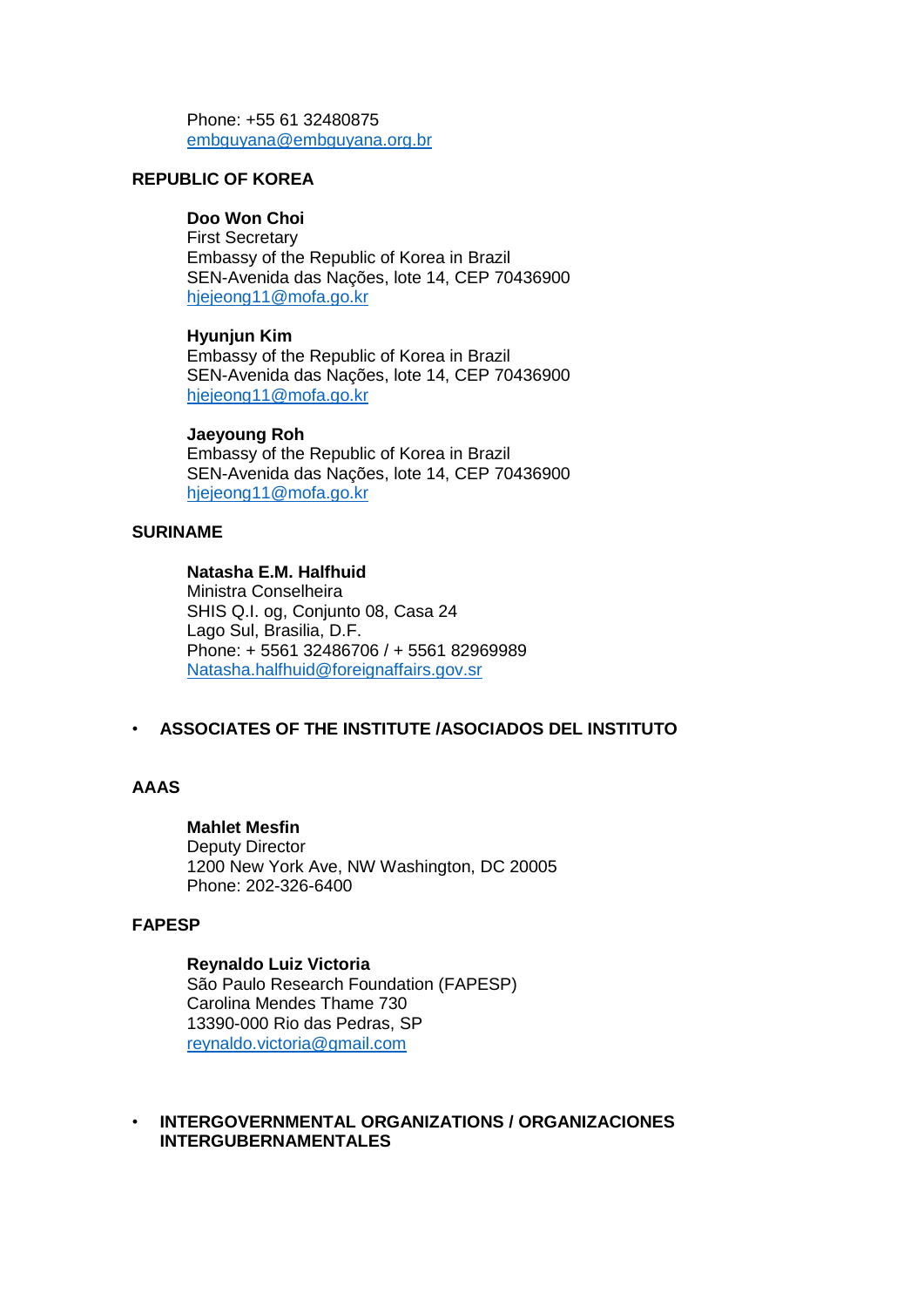## **ACTO**

## **María Alexandra Moreira López**

General Secretary SHIS QI 05, Conjunto 16, Casa 21 Lago Sul, Brasilia - DF Brasil Phone: +55.61.32484119 [alexandra.moreira@otca.org.br](mailto:alexandra.moreira@otca.org.br)

## **Carlos Alfredo Lazary Teixeira**

Executive Director SHIS QI 05, Conjunto 16, Casa 21 Lago Sul, Brasilia - DF Brasil Phone: +5561 3298 0161 [Carlos.lazary@otca.org.br](mailto:Carlos.lazary@otca.org.br)

## **Cesar de las Casas**

Administrative Director SHIS QI 05, Conjunto 16, Casa 21 Lago Sul, Brasilia - DF Brasil Phone: +55.61.32484119 [Cesar.delascasas@otca.org.br](mailto:Cesar.delascasas@otca.org.br) [Cdelascasas58@gmail.com](mailto:Cdelascasas58@gmail.com)

## **Belmont Forum**

#### **Erica Key**

Executive Director, Belmont Forum Secretariat Av. Italia 6201, Ed. Los Tilos 102, Montevideo, Uruguay 11500 Phone: +598 2606 0126 ext. 120 [erica.key@belmontforum.org](mailto:erica.key@belmontforum.org)

## **IPBES**

## **Carlos Joly**

MEP task force/expert group member [cjoly@unicamp.br](mailto:cjoly@unicamp.br)

## • **GOVERNMENT AGENCIES**

## **Agence Nationale de la Recherche / French National Research Agency**

#### **Anne-Hélène Prieur-Richard, PhD**

Responsable Scientifique – Affaires Internationales et Européennes Scientific Manager – International and European Affairs Environnements, Ecosystèmes, Ressources Biologiques / Environment, Ecosystem, Biological Resources 50 avenue Daumesnil 75012 Paris, FRANCE Phone: + 33 1 78 09 80 48 [Anne-Helene.PRIEUR-RICHARD@agencerecherche.fr](mailto:Anne-Helene.PRIEUR-RICHARD@agencerecherche.fr)

## **CAPES**

**Adi Balbinot Júnior** Coordenador Geral de